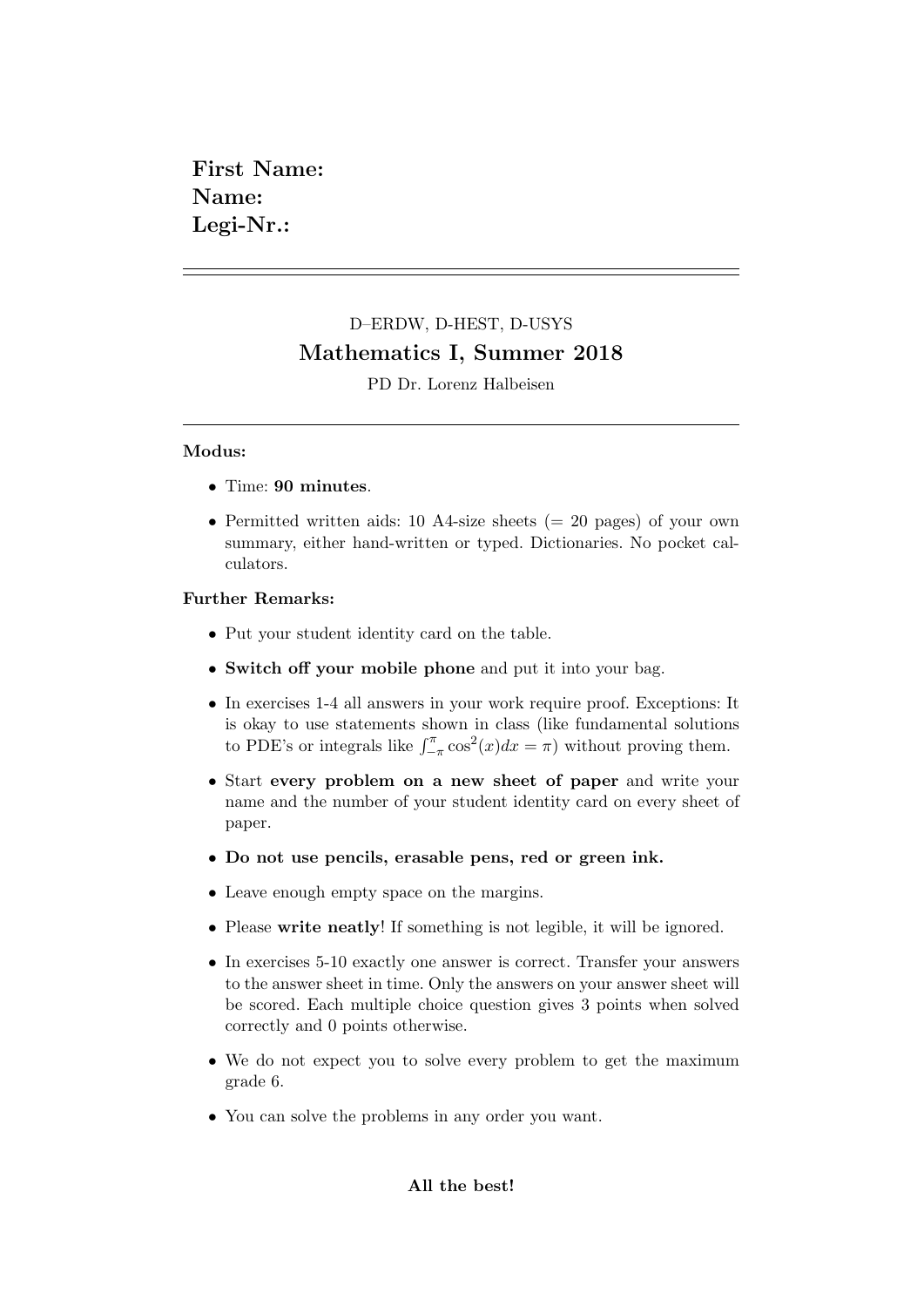**1.** (9 points) Compute the following integral:

$$
\int_0^\pi \sin\left(\frac{x}{2}\right) \cdot \sin(x) \ dx.
$$

**2.** (9 points) Compute the solution of the following initial value problem:

$$
y = 6y' - 9y''
$$
,  $y(0) = \sqrt{3}$ ,  $y''(0) = \sqrt{3}$ .

**3.** (3+6 points) The matrix A is given by

$$
A = \begin{pmatrix} 1 & 0 & 3 \\ -1 & 2 & 0 \\ 2 & 0 & 2 \end{pmatrix}.
$$

- **a)** Compute  $det(A)$ .
- **b)** Compute  $A^{-1}$ .
- **4.** (9 points) Compute the solution of the following  $2 \times 2$  system of differential equations:  $\epsilon$

$$
\begin{cases} 2x - y = x', \\ 2y = y'. \end{cases}
$$

with  $x(0) = 1$  and  $y(0) = 1$ .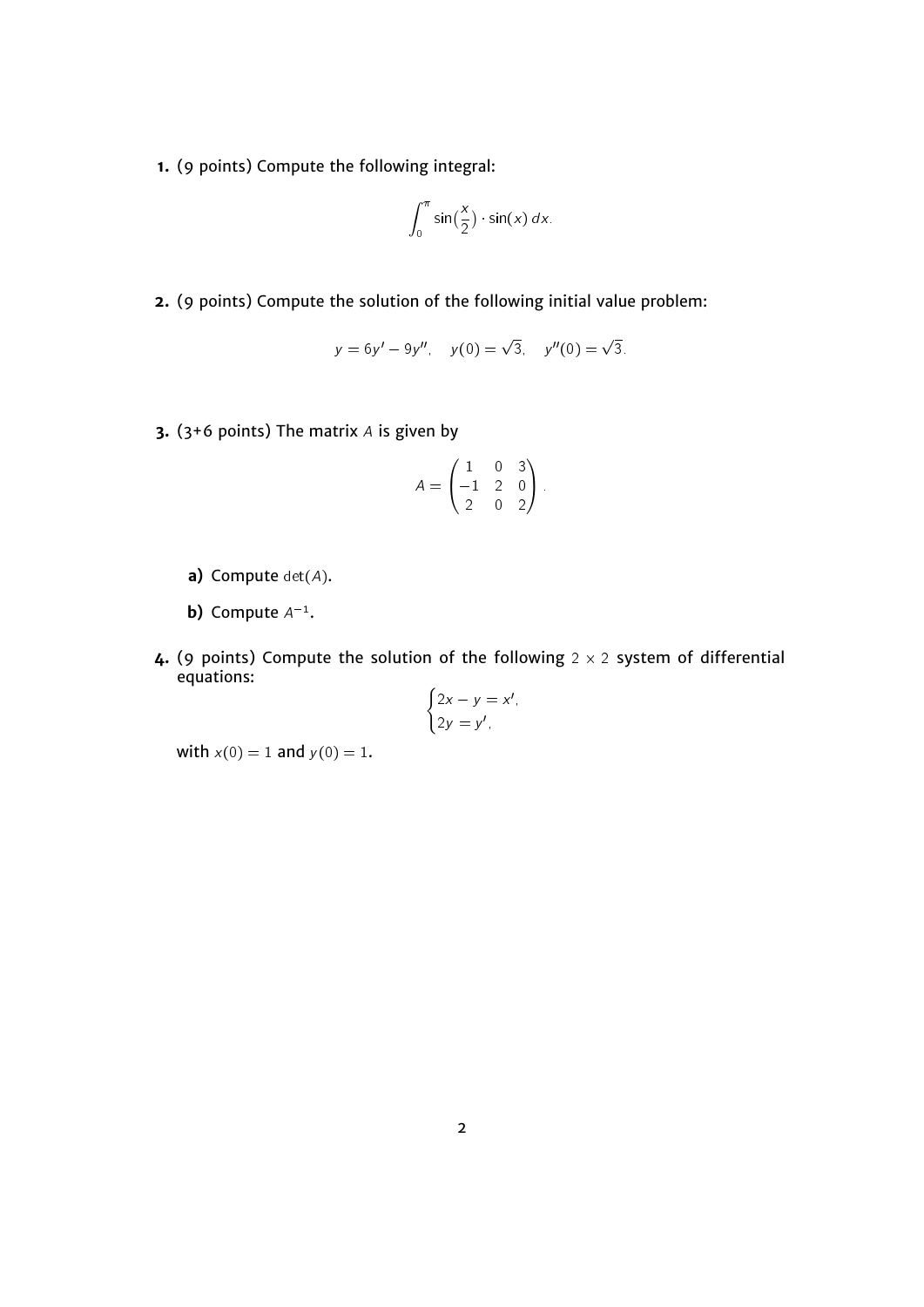**5.** (3 points) The following figures show four functions from [0, 1] to [0, 1]. Which of them is surjective but not injective?



$$
\mathsf{is}
$$

| $\vert$ $\vert$ (a) 0   | $\left  \quad \right $ (c) e                     |
|-------------------------|--------------------------------------------------|
| $\vert$ (b) not defined | $\left  \left  \left( d \right) \right  \right $ |

**7.** (3 points) Which of the following functions is a solution of the differential equation

$$
y' = (y - 2)(y + 3)?
$$

(a) 
$$
\frac{1 - 2e^{5x}}{-e^{5x}}
$$
  
(b)  $\frac{2e^{5x}}{1 + e^{5x}}$   
(c)  $\frac{2 - 2e^{5x}}{-e^{5x}}$   
(d)  $\frac{2 - 3e^{5x}}{1 + e^{5x}}$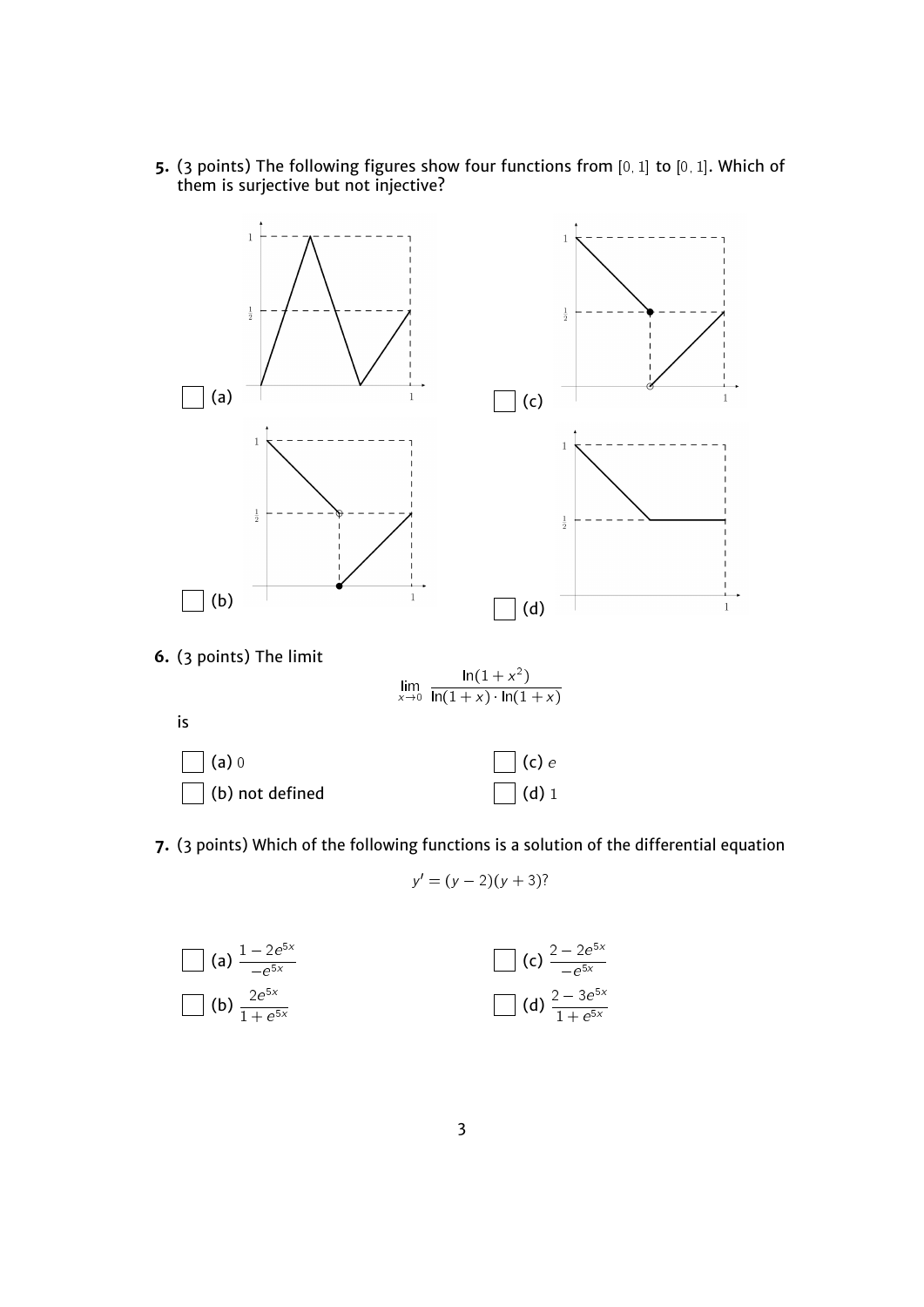**8.** (3 points) The function

$$
\vec{x}(t) = \begin{pmatrix} x_1(t) \\ x_2(t) \end{pmatrix}
$$

is a solution of the following system of differential equations:

$$
x_1(t) = 2x_1(t) + 2x_2(t),
$$
  

$$
x_2(t) = 3x_1(t) - 3x_2(t).
$$

Which is the phase portrait of the system of differential equations?